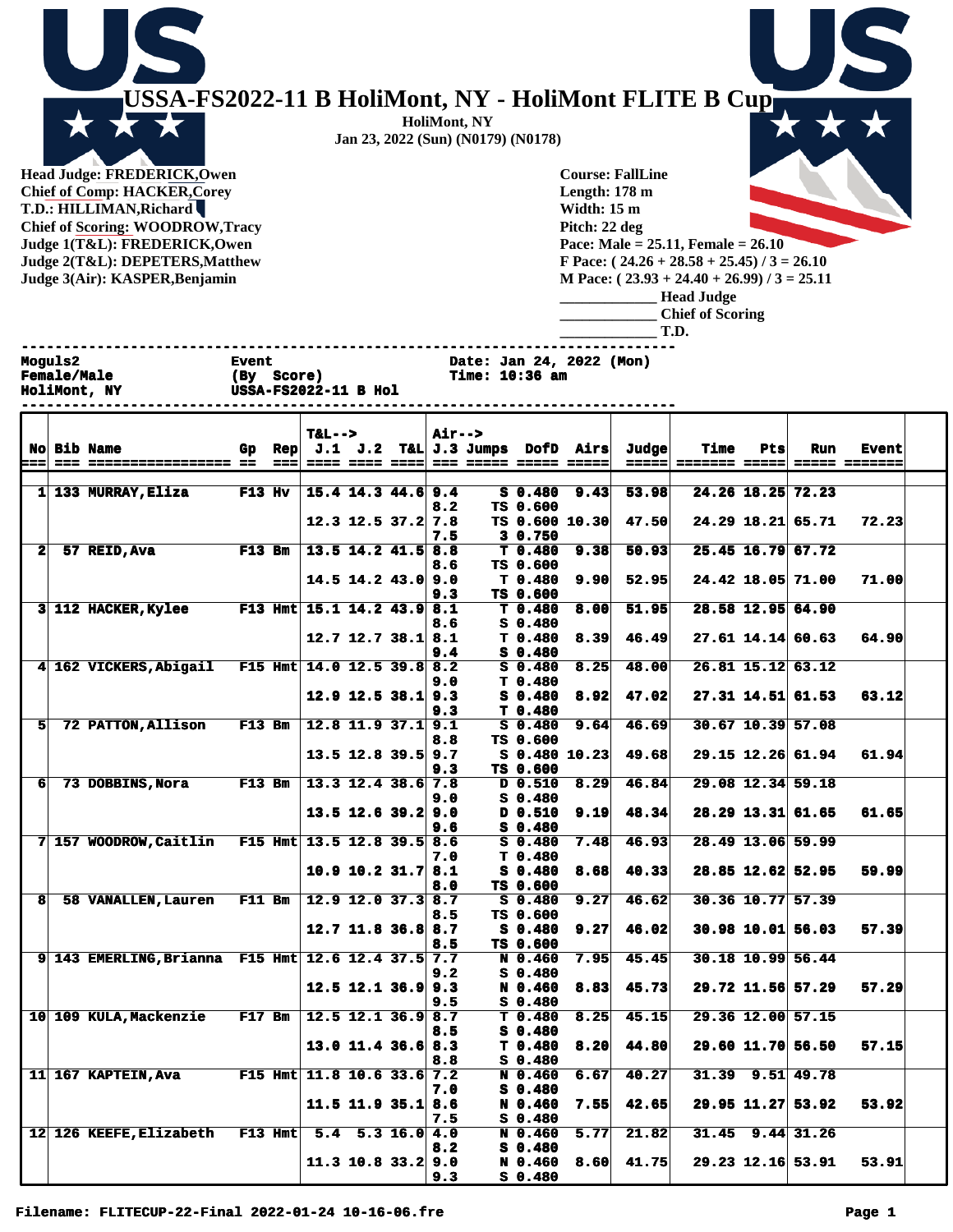|                 |                                                     |               |                        | $T&L-->$                 |                               |                           | <b>Air--&gt;</b>                   |                  |                      |      |                                     | Time                   | Pts |                          |                               |         |
|-----------------|-----------------------------------------------------|---------------|------------------------|--------------------------|-------------------------------|---------------------------|------------------------------------|------------------|----------------------|------|-------------------------------------|------------------------|-----|--------------------------|-------------------------------|---------|
| <u> ---</u>     | <b>No Bib Name</b><br>--- ----------------- --      | Gp            | $\mathbf{Rep}$<br>$==$ |                          | $J.1$ $J.2$<br>==== ==== ==== |                           |                                    | $T\&L$ J.3 Jumps | DofD                 | Airs | Judge<br>$=$ $=$ $=$ $=$ $=$ $\mid$ | ======= =====          |     | Run                      | <b>Event</b><br>===== ======= |         |
|                 | $13$   118 ROSS, Grace                              | F15 Bm        |                        |                          | $12.8$ 11.8 36.9 8.4          |                           |                                    |                  | $S$ 0.480            | 7.24 | 44.14                               | 32.12                  |     | $8.61$ 52.75             |                               |         |
|                 |                                                     |               |                        |                          | $11.6$ 12.2 35.7 9.1          |                           | 6.3                                |                  | D 0.510<br>$S$ 0.480 | 7.72 | 43.42                               | $31.34$ 9.57 52.99     |     |                          | 52.99                         |         |
|                 |                                                     |               |                        |                          |                               |                           | 6.6                                |                  | D 0.510              |      |                                     |                        |     |                          |                               |         |
|                 | $14$ 102 HANLEY, Anna                               | $F17$ Pa      |                        |                          | $12.1$ 11.6 35.5 8.0          |                           |                                    |                  | N 0.460              | 7.71 | 43.26                               | 33.81                  |     | $6.54$ 49.80             |                               |         |
|                 |                                                     |               |                        |                          | $11.4$ 11.5 34.3              |                           | 8.4<br>$\overline{\phantom{a}}$ .8 |                  | $S$ 0.480<br>N 0.460 | 4.72 | 39.07                               | 34.83                  |     | $5.29 \, 44.36$          | 49.80                         |         |
|                 |                                                     |               |                        |                          |                               |                           | 9.1                                |                  | $S_0.480$            |      |                                     |                        |     |                          |                               |         |
|                 | 15 132 KAPTEIN, Alexa                               |               | $F13$ Hmt              |                          | $4.5$ $4.8$ $14.0$ $4.0$      |                           | 7.3                                |                  | N 0.460<br>S 0.480   | 5.34 | 19.29                               | 34.85                  |     | $5.27$ 24.56             |                               |         |
|                 |                                                     |               |                        |                          | $10.5$ 10.7 31.8 8.3          |                           |                                    |                  | N 0.460              | 7.93 | 39.73                               | 32.69                  |     | $7.92 \mid 47.65$        | 47.65                         |         |
|                 | 16 146 GILLESPIE, Margo                             |               |                        |                          |                               |                           | 8.6                                |                  | $S$ 0.480            |      |                                     |                        |     |                          |                               |         |
|                 |                                                     |               | $F13$ Hmt              | 0.1                      | 0.1                           |                           | $0.3$ 3.8<br>7.2                   |                  | N 0.460<br>$S_0.480$ | 5.19 | 5.49                                | 48.80                  |     | 5.49                     |                               |         |
|                 |                                                     |               |                        |                          | 11.0 10.2 31.86.4             |                           |                                    |                  | N 0.460              | 6.82 | 38.62                               | $35.17$ 4.87 43.49     |     |                          | 43.49                         |         |
| 17              | <b>26 NELSON, Arden</b>                             | <b>F13 Hv</b> |                        |                          | $11.3$ 10.2 32.3 9.2          |                           | 8.1                                |                  | S 0.480<br>$S_0.480$ | 6.23 | 38.48                               | 35.37                  |     | $4.63$ $43.11$           |                               |         |
|                 |                                                     |               |                        |                          |                               |                           | 3.8                                |                  | T <sub>0.480</sub>   |      |                                     |                        |     |                          |                               |         |
|                 |                                                     |               |                        | 6.0                      |                               | $5.3$ 17.0 6.4            |                                    |                  | $S$ 0.480<br>T 0.480 | 4.51 | 21.46                               | 50.92                  |     | 21.46                    | 43.11                         |         |
|                 | 18 174 SCARPACE, Madison F13 Hmt                    |               |                        | 7.8                      |                               | $6.8$ 21.9 8.2            | 3.0                                |                  | N 0.460              | 5.88 | 27.78                               | 34.10                  |     | $6.19$ 33.97             |                               |         |
|                 |                                                     |               |                        |                          |                               |                           | 4.4                                |                  | $S_0.480$            |      |                                     |                        |     |                          |                               |         |
|                 |                                                     |               |                        | 9.9                      |                               | 8.627.89.0                | 6.2                                |                  | N 0.460<br>$S$ 0.480 | 7.11 | 34.86                               | 33.90                  |     | $6.43 \mid 41.29$        | 41.29                         |         |
|                 | 19 125 FITZGERALD, Elizab F13 Hmt                   |               |                        | 5.3                      |                               | $5.0$ 15.5 7.2            |                                    |                  | N 0.460              | 6.67 | 22.12                               | 35.45                  |     | 4.53 26.65               |                               |         |
|                 |                                                     |               |                        |                          | $11.6$ 10.8 33.6 3.8          |                           | 7.0                                |                  | $S$ 0.480<br>N 0.460 | 3.66 | 37.26                               | 36.28                  |     | $3.51 \, 40.77$          | 40.77                         |         |
|                 |                                                     |               |                        |                          |                               |                           | 4.0                                |                  | $S_0.480$            |      |                                     |                        |     |                          |                               |         |
| 20 <sub>l</sub> | 24 VANALLEN, Leah                                   | $F09$ Bm      |                        | 9.8                      |                               | $8.8$ 27.9 7.3            |                                    |                  | N 0.460              | 6.99 | 34.89                               | 34.84                  |     | 5.28 40.17               |                               |         |
|                 |                                                     |               |                        | 8.5                      |                               | 8.625.76.8                | 7.6                                |                  | S 0.480<br>$S_0.480$ | 6.50 | 32.15                               | 36.66                  |     | $3.05$ 35.20             | 40.17                         |         |
|                 |                                                     |               |                        |                          |                               |                           | 5.4                                |                  | TS 0.600             |      |                                     |                        |     |                          |                               |         |
| 21              | 41 BOLDT, Clara                                     | <b>F11 Bm</b> |                        | 8.0                      |                               | $7.6$ 23.4 8.3            | 4.1                                |                  | $S$ 0.480<br>T 0.480 | 5.94 | $\overline{29.34}$                  | 38.25                  |     | 1.10 30.44               |                               |         |
|                 |                                                     |               |                        | 9.3                      |                               | 9.428.19.4                |                                    |                  | $S$ 0.480            | 5.47 | 33.52                               | 33.96                  |     | 6.36 39.88               | 39.88                         |         |
|                 | 22 106 GILLESPIE, Elinor F15 Hmt 11.2 10.2 32.1 5.3 |               |                        |                          |                               |                           | 2.0                                |                  | T 0.480<br>N 0.460   | 6.07 | 38.17                               | 37.82                  |     | $1.63$ 39.80             |                               |         |
|                 |                                                     |               |                        |                          |                               |                           | 7.6                                |                  | $S$ 0.480            |      |                                     |                        |     |                          |                               |         |
|                 |                                                     |               |                        |                          | $2.4$ 2.0 6.6 7.5             |                           |                                    |                  | N 0.460              | 7.77 | 14.37                               | 41.61                  |     | 14.37                    | 39.80                         |         |
| 23              | 30 CHESS, Piper                                     | F11 Hv        |                        | 7.8                      |                               | $8.5$ 24.5 7.2            | 9.0                                |                  | $S$ 0.480<br>N 0.460 | 6.67 | 31.12                               | 37.16                  |     | $2.43 \overline{)33.55}$ |                               |         |
|                 |                                                     |               |                        |                          |                               |                           | 7.0                                |                  | $S$ 0.480            |      |                                     |                        |     |                          |                               |         |
|                 |                                                     |               |                        | 8.9                      |                               | 8.526.17.5                | 8.6                                |                  | N 0.460<br>$S$ 0.480 | 7.57 | 33.67                               | $36.37$ $3.40$ 37.07   |     |                          | 37.07                         |         |
|                 | 24 154 GAMBACORTA, Ella                             |               |                        | F13 Hmt $11.7$ 10.1 32.7 |                               |                           | .8                                 |                  | N 0.460              | 0.98 | 33.68                               | 36.58                  |     | $3.15$ 36.83             |                               |         |
|                 |                                                     |               |                        |                          |                               | dns                       | 1.3                                |                  | $S$ 0.480            | dns  |                                     | (none)                 |     | dns                      | 36.83                         |         |
|                 |                                                     |               |                        |                          |                               |                           |                                    |                  |                      |      |                                     |                        |     |                          |                               |         |
|                 | 25 161 DOMSTER, Sophia                              |               | $F15$ Buf              |                          | $9.1$ 8.5 26.4 5.8            |                           |                                    |                  | T 0.480<br>$S$ 0.480 | 6.33 | 32.73                               | 37.46                  |     | $2.07$ 34.80             |                               | $+2640$ |
|                 |                                                     |               |                        | 0.6                      |                               | $1.0 \quad 2.4 \quad 5.2$ | 7.4                                |                  | T 0.480              | 5.08 | 7.48                                | 40.60                  |     | 7.48                     | 34.80+2640                    |         |
|                 |                                                     |               |                        |                          |                               |                           | 5.4                                |                  | $S$ 0.480            |      |                                     |                        |     |                          |                               |         |
| 26              | 36 KRUSZYNSKI, Cayda F13 Hv                         |               |                        | 8.3                      |                               | 7.924.3                   | .8<br>2.8                          |                  | D 0.510<br>$S$ 0.480 | 1.74 | 26.04                               | 37.01                  |     | $2.62$ 28.66             |                               | $+2505$ |
|                 |                                                     |               |                        | 8.3                      |                               | 8.425.15.8                |                                    |                  | $S$ 0.480            | 4.92 | 29.97                               |                        |     | $35.21$ 4.83 34.80       | 34.80+2505                    |         |
| 27 <sub>l</sub> | 32 NEIL, Samantha                                   | F11 Hv        |                        | 6.8                      |                               | $6.0$ 19.2 3.8            | 4.2                                |                  | D 0.510<br>N 0.460   | 5.91 | 25.11                               | $32.51$ $8.14$ $33.25$ |     |                          |                               |         |
|                 |                                                     |               |                        |                          |                               |                           | 8.7                                |                  | $S$ 0.480            |      |                                     |                        |     |                          |                               |         |
|                 |                                                     |               |                        | 7.7                      |                               | 5.920.42.2                | 8.8                                |                  | N 0.460<br>$S$ 0.480 | 5.23 | 25.63                               | $35.84$ 4.05 29.68     |     |                          | 33.25                         |         |
|                 | 28 122 LARUSCH, Ella                                | <b>F13 Hv</b> |                        | 8.9                      |                               | 6.423.0                   | $\cdot$ 7                          |                  | N 0.460              | 2.33 | 25.28                               | 34.15                  |     | $6.13$ 31.41             |                               |         |
|                 |                                                     |               |                        |                          |                               |                           | 4.2                                |                  | $S$ 0.480            |      |                                     |                        |     |                          |                               |         |
|                 |                                                     |               |                        | 1.9                      |                               | $1.1 \quad 4.5 \mid 6.2$  | 3.8                                |                  | S 0.480<br>N 0.460   | 4.71 | 9.21                                | $37.11$ $2.50$ 11.71   |     |                          | 31.41                         |         |
|                 | 29 123 ROBINSON, Jillian F13 Bm                     |               |                        | 7.0                      |                               | 6.720.54.6                |                                    |                  | N 0.460              | 5.85 | 26.40                               | 48.40                  |     | 26.40                    |                               |         |
|                 |                                                     |               |                        | 3.6                      |                               | $3.3$ 10.4 7.2            | 7.8                                |                  | $S$ 0.480<br>D 0.510 | 6.83 | 17.18                               | (none)                 |     | 17.18                    | 26.40                         |         |
|                 |                                                     |               |                        |                          |                               |                           | 6.6                                |                  | $S$ 0.480            |      |                                     |                        |     |                          |                               |         |
| 30 <sup>°</sup> | 35 JACKS, Grace                                     | F11 Hv        |                        | 1.0                      |                               | $0.1 \quad 1.7 \vert 1.3$ |                                    |                  | N 0.460              | 0.59 | 2.24                                | (none)                 |     | 2.24                     |                               |         |
|                 |                                                     |               |                        |                          |                               |                           | $\cdot$ <sup>0</sup>               |                  |                      |      |                                     |                        |     |                          |                               |         |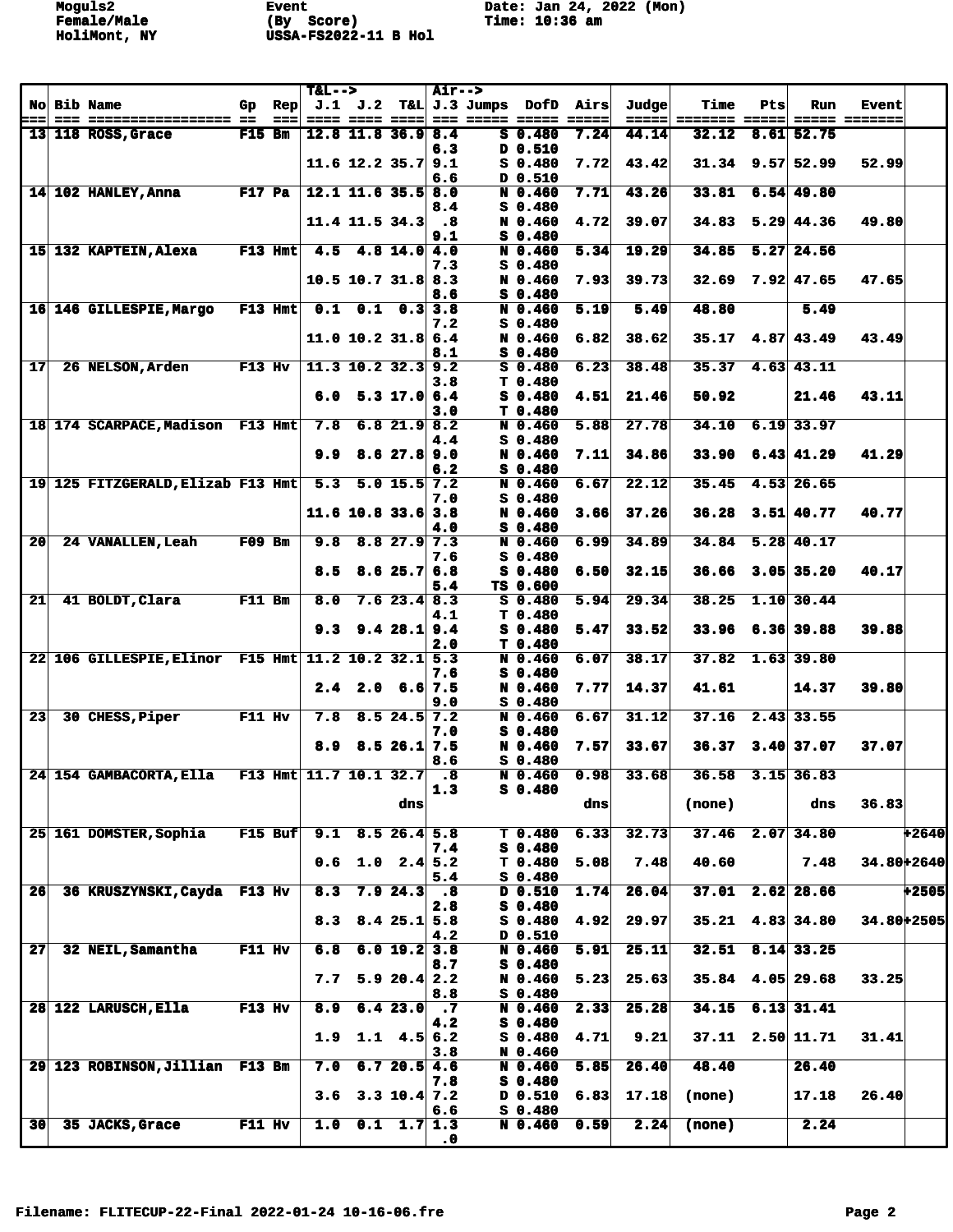|                 |                                 |               |                        | $T&L-->$                   |         |                                      | <b>Air--&gt;</b>                  |                                     |                        |                  |                |                       |     |                     |                               |  |
|-----------------|---------------------------------|---------------|------------------------|----------------------------|---------|--------------------------------------|-----------------------------------|-------------------------------------|------------------------|------------------|----------------|-----------------------|-----|---------------------|-------------------------------|--|
| ===             | <b>No Bib Name</b>              | Gp            | $\mathbf{Rep}$<br>$==$ |                            | J.1 J.2 | ==== ==== ====                       |                                   | $T\&L$ J.3 Jumps<br>=== ===== ===== | <b>DofD</b>            | Airs<br>$= 2222$ | Judge<br>===== | Time<br>======= ===== | Pts | Run                 | <b>Event</b><br>===== ======= |  |
|                 |                                 |               |                        | 8.3                        |         | $7.3$ 23.4 2.0                       |                                   |                                     | N 0.460                | 2.50             | 25.90          | 39.47                 |     | 25.90               | 25.90                         |  |
| 31              | 29 CALLAHAN, Stella             | $F07$ Bm      |                        | 6.9                        |         | $7.4$ 21.5 1.0                       | 3.3                               |                                     | $S$ 0.480<br>N 0.460   | 0.84             | 22.29          | 41.75                 |     | 22.29               |                               |  |
|                 |                                 |               |                        |                            |         |                                      | - 8                               |                                     | $S$ 0.480              |                  |                |                       |     |                     |                               |  |
|                 |                                 |               |                        | 8.0                        |         | $7.0$ 22.5 2.0                       |                                   |                                     | N 0.460                | 2.74             | 25.24          | 39.41                 |     | 25.24               | 25.24                         |  |
| 32              | 62 LARABA, Lilyana              | F11 Hv        |                        | 8.0                        |         | 7.323.0                              | 3.8<br>$\ddot{\bm{8}}$            |                                     | $S$ 0.480<br>$Y$ 0.510 | 0.40             | 23.35          | 44.53                 |     | 23.35               |                               |  |
|                 |                                 |               |                        |                            |         |                                      | . 0                               |                                     |                        |                  |                |                       |     |                     |                               |  |
|                 |                                 |               |                        | 8.0                        |         | 6.722.02.1                           |                                   |                                     | $S_0.480$              | 1.00             | 23.05          | 44.69                 |     | 23.05               | 23.35                         |  |
| $\overline{33}$ | 9 GILLESPIE, Orla               |               | $F09$ Hmt              | 7.0                        |         | 6.820.7                              | $\cdot$ 0<br>$\overline{\cdot 3}$ |                                     | N 0.460                | 0.46             | 21.16          | 40.74                 |     | 21.16               |                               |  |
|                 |                                 |               |                        |                            |         |                                      | . 7                               |                                     | $S$ 0.480              |                  |                |                       |     |                     |                               |  |
|                 |                                 |               |                        | 2.2                        | 1.2     | 5.1 2.0                              |                                   |                                     | N 0.460                | 1.97             | 7.07           | 48.96                 |     | 7.07                | 21.16                         |  |
| 34              | 3 KANE, Riley                   |               | $F09$ Hmt              | $\overline{5.7}$           |         | $4.5$ 15.3                           | 2.2                               |                                     | $S_0.480$              |                  | 15.30          | 46.28                 |     | 15.30               |                               |  |
|                 |                                 |               |                        |                            |         |                                      |                                   |                                     |                        |                  |                |                       |     |                     |                               |  |
|                 |                                 |               |                        | 6.0                        |         | $6.3$ 18.5                           |                                   |                                     |                        |                  | 18.45          | 45.19                 |     | 18.45               | 18.45                         |  |
| 35 <sub>l</sub> | 48 PARMENTER, Johanna F09 Hv    |               |                        | 1.9                        |         | $1.3$ 4.8                            | $\cdot$ 7                         |                                     | $S$ 0.480              | 0.42             | 5.22           | 47.05                 |     | 5.22                |                               |  |
|                 |                                 |               |                        |                            |         |                                      | . 2                               |                                     | T 0.480                |                  |                |                       |     |                     |                               |  |
|                 |                                 |               |                        | 5.9                        |         | $5.8$ 17.5 1.8                       | .0                                |                                     | $S$ 0.480              | 0.86             | 18.41          | 43.27                 |     | 18.41               | 18.41                         |  |
| 36              | 8 HAMISTER, Sylvia              |               | $F07$ Hmt              | 5.0                        |         | 5.716.0                              |                                   |                                     |                        |                  | 16.05          | 42.53                 |     | 16.05               |                               |  |
|                 |                                 |               |                        |                            |         |                                      |                                   |                                     |                        |                  |                |                       |     |                     |                               |  |
|                 |                                 |               |                        | 5.6                        |         | $5.0$ 15.9 1.5                       | $\cdot$ 0                         |                                     | N 0.460                | 0.69             | 16.59          | 41.56                 |     | 16.59               | 16.59                         |  |
| 37              | 7 MONCZYNSKI, Payton F09 Hmt    |               |                        | 4.9                        |         | $4.8$ 14.5                           | $\overline{.}$                    |                                     | T 0.480                | 0.50             | 15.05          | 38.33                 |     | $1.00$ 16.05        |                               |  |
|                 |                                 |               |                        | 3.7                        |         | 3.5 10.8                             | .8<br>.8                          |                                     | N 0.460<br>T 0.480     | 1.85             | 12.65          |                       |     | $38.68$ 0.57 13.22  | 16.05                         |  |
|                 |                                 |               |                        |                            |         |                                      | 3.2                               |                                     | N 0.460                |                  |                |                       |     |                     |                               |  |
|                 | 38 103 SMITH, Anna              |               | $F15$ Hmt              | 3.4                        | 3.0     | 9.6                                  | $\cdot 6$                         |                                     | N 0.460                | 0.75             | 10.35          | <b>(none)</b>         |     | 10.35               |                               |  |
|                 |                                 |               |                        | 0.9                        | 0.7     |                                      | 1.0<br>2.4 8.0                    |                                     | $S$ 0.480<br>N 0.460   | 7.71             | 10.11          | 38.45                 |     | 0.85 10.96          | 10.96                         |  |
|                 |                                 |               |                        |                            |         |                                      | 8.4                               |                                     | $S$ 0.480              |                  |                |                       |     |                     |                               |  |
| 39              | 17 BEEMAN, Stella               |               | $F11$ Hmt              | 2.4                        | 0.2     |                                      | 3.96.8                            |                                     | N 0.460                | 4.89             | 8.79           | (none)                |     | 8.79                |                               |  |
|                 |                                 |               |                        | 1.5                        | 1.9     |                                      | 3.7<br>$5.1 \, 4.3$               |                                     | $S$ 0.480<br>N 0.460   | 2.93             | 8.03           | 54.93                 |     | 8.03                | 8.79                          |  |
|                 |                                 |               |                        |                            |         |                                      | 2.0                               |                                     | $S_0.480$              |                  |                |                       |     |                     |                               |  |
| 40              | 6 VOOS, Klara                   |               | F07 Hmt                |                            |         | dns                                  |                                   |                                     |                        | dns              |                | (none)                |     | dns                 |                               |  |
|                 |                                 |               |                        |                            |         | $0.1$ $0.1$ $0.3$                    |                                   |                                     |                        |                  |                | 0.30 1:17.96          |     | 0.30                | 0.30                          |  |
|                 |                                 |               |                        |                            |         |                                      |                                   |                                     |                        |                  |                |                       |     |                     |                               |  |
|                 | 1 171 EDWARDS, Christoph M13 Hv |               |                        |                            |         | $15.8$ 15.0 46.2 9.5                 |                                   |                                     |                        | 30.65010.07      | 56.27          |                       |     | 23.93 17.50 73.77   |                               |  |
|                 |                                 |               |                        |                            |         |                                      | 7.8                               |                                     | TS 0.500               |                  |                |                       |     |                     |                               |  |
|                 |                                 |               |                        |                            |         | $16.0$ 15.0 46.5 9.5                 | 9.2                               |                                     | TS 0.500               | 30.65010.77      | 57.27          |                       |     | 24.45 16.84 74.11   | 74.11                         |  |
| 2 <sup>1</sup>  | 69 KULA, Theodore               | <b>M13 Bm</b> |                        | $15.5$ 14.0 44.3 7.2       |         |                                      |                                   |                                     |                        | 3G 0.780 11.25   | 55.50          |                       |     | 24.40 16.90 72.40   |                               |  |
|                 |                                 |               |                        |                            |         |                                      | 8.3                               |                                     | 3p0.680                |                  |                |                       |     |                     |                               |  |
|                 |                                 |               |                        |                            |         | $14.8$ 14.2 43.5 8.5                 | 8.2                               |                                     | 3p 0.680               | 3G 0.780 12.20   | 55.70          |                       |     | 24.08 17.31 73.01   | 73.01                         |  |
|                 | 3 169 MEISENZAHL, Alex          | <b>M15 Bm</b> |                        |                            |         | $14.3$ 13.8 42.2 8.8                 |                                   |                                     | 30.650                 | 9.77             | 51.92          |                       |     | 25.93 14.95 66.87   |                               |  |
|                 |                                 |               |                        |                            |         | $15.5$ 14.9 45.6 6.3                 | 8.1                               |                                     | TS 0.500<br>30.650     | 9.25             | 54.85          |                       |     | $26.51$ 14.21 69.06 | 69.06                         |  |
|                 |                                 |               |                        |                            |         |                                      | 7.6                               |                                     | 3p 0.680               |                  |                |                       |     |                     |                               |  |
|                 | 4 172 CHESS, Greyson            | M13 Hv        |                        |                            |         | $14.5$ 13.0 $41.3$ 8.8               |                                   |                                     | 30.650                 | 9.21             | 50.46          |                       |     | 25.38 15.65 66.11   |                               |  |
|                 |                                 |               |                        |                            |         | $7.2 \quad 6.4 \quad 20.4 \quad 8.3$ | 9.2                               |                                     | $S_0$ 0.380<br>30.650  | 7.37             | 27.77          | 54.71                 |     | 27.77               | 66.11                         |  |
|                 |                                 |               |                        |                            |         |                                      | 5.5                               |                                     | N 0.360                |                  |                |                       |     |                     |                               |  |
|                 | 5 138 BOSSOLA, Nicco            | M13 Pa        |                        |                            |         | $14.6$ 14.4 43.5 9.0                 |                                   |                                     | TS 0.500               | 8.75             | 52.25          |                       |     | 26.99 13.60 65.85   |                               |  |
|                 |                                 |               |                        |                            |         | $13.9$ 14.0 41.8 9.2                 | 8.5                               |                                     | TT 0.500<br>TS 0.500   | 9.25             | 51.10          |                       |     | $26.05$ 14.80 65.90 | 65.90                         |  |
|                 |                                 |               |                        |                            |         |                                      | 9.3                               |                                     | TT 0.500               |                  |                |                       |     |                     |                               |  |
|                 | 6 110 CONLEY, Owen              |               |                        | M17 Buf 13.0 13.0 39.0 8.0 |         |                                      | 9.5                               |                                     | K 0.410<br>T 0.380     | 6.89             | 45.89          |                       |     | 28.13 12.15 58.04   |                               |  |
|                 |                                 |               |                        |                            |         | 14.2 13.8 42.0 8.7                   |                                   |                                     | K 0.410                | 8.21             | 50.21          |                       |     | $27.94$ 12.39 62.60 | 62.60                         |  |
|                 |                                 |               |                        |                            |         |                                      | 9.3                               |                                     | TS 0.500               |                  |                |                       |     |                     |                               |  |
|                 | $7 130$ PIRAIN, Reese           | <b>M15 Pa</b> |                        |                            |         | $13.5$ 13.3 40.2 8.2                 | 8.4                               |                                     | TS 0.500<br>$X_0.410$  | 7.54             | 47.74          |                       |     | $27.12$ 13.43 61.17 |                               |  |
|                 |                                 |               |                        |                            |         | $13.7$ 12.6 39.4 8.3                 |                                   |                                     | TS 0.500               | 7.75             | 47.20          |                       |     | 25.92 14.96 62.16   | 62.16                         |  |
|                 |                                 |               |                        |                            |         |                                      |                                   |                                     |                        |                  |                |                       |     |                     |                               |  |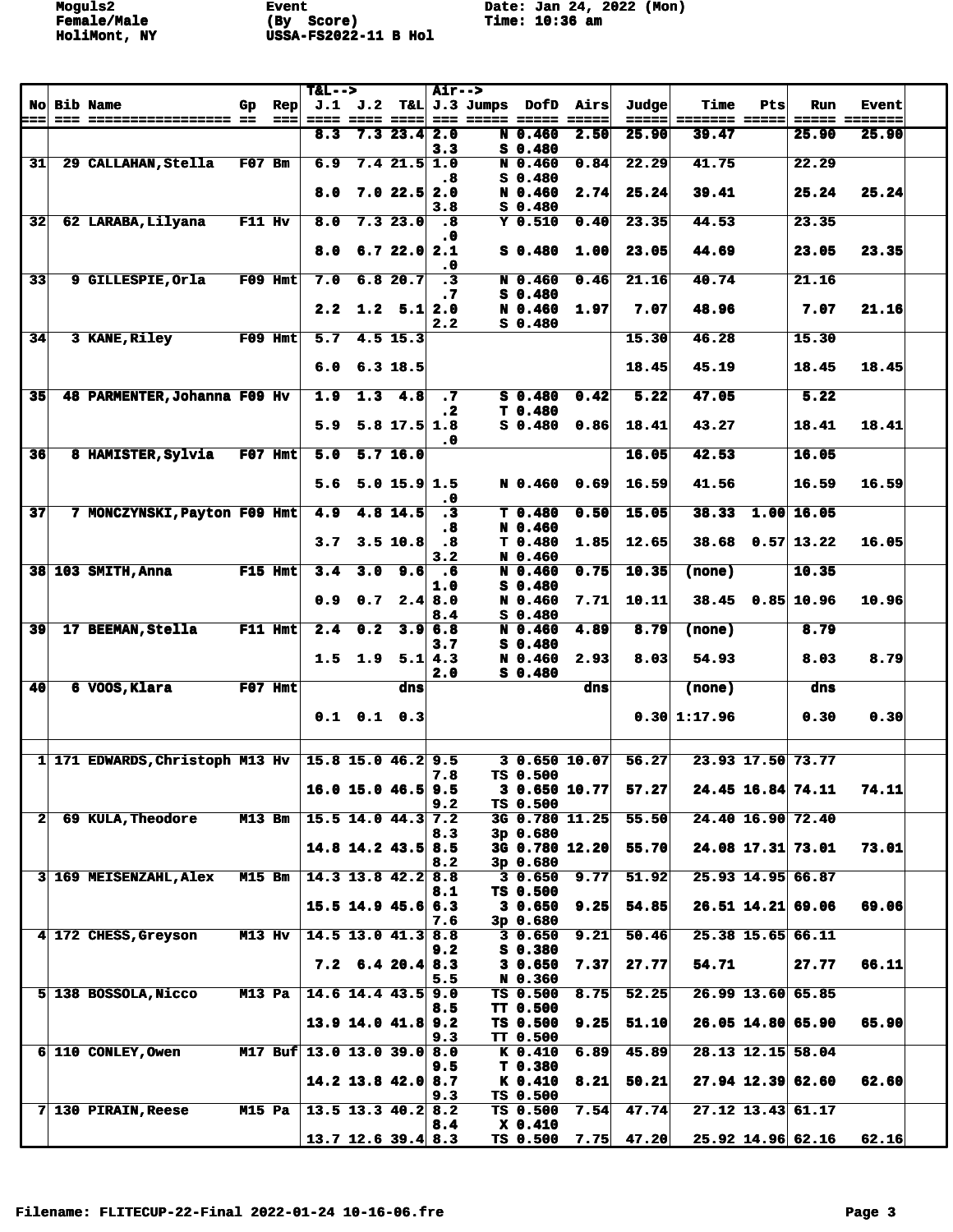|                 |                                                |               |      | $T&L-->$                     |         |                          | <b>Air--&gt;</b> |               |                        |      |                |               |                   |                        |               |  |
|-----------------|------------------------------------------------|---------------|------|------------------------------|---------|--------------------------|------------------|---------------|------------------------|------|----------------|---------------|-------------------|------------------------|---------------|--|
|                 | <b>No Bib Name</b><br>--- ----------------- -- | Gp.           | Rep  |                              | J.1 J.2 |                          |                  | T&L J.3 Jumps | DofD                   | Airs | Judge<br>===== | Time          | Pts               | Run                    | <b>Event</b>  |  |
| ===             |                                                |               | $==$ |                              |         | ==== ==== ====           | 8.8              |               | $X_0.410$              |      |                | ======= ===== |                   |                        | ===== ======= |  |
|                 | 8 124 BANYARD, Richard                         |               |      | M17 Hmt $13.7$ 13.1 40.2 9.0 |         |                          |                  |               | $S$ 0.380              | 7.03 | 47.23          |               |                   | 27.77 12.61 59.84      |               |  |
|                 |                                                |               |      |                              |         |                          | 9.5              |               | T 0.380                |      |                |               |                   |                        |               |  |
|                 |                                                |               |      |                              |         | $13.1$ 12.8 38.8 9.8     |                  |               | $S_0.380$              | 8.42 | 47.27          |               |                   | 28.46 11.73 59.00      | 59.84         |  |
|                 |                                                |               |      |                              |         |                          | 9.4              |               | TS 0.500               |      |                |               |                   |                        |               |  |
|                 | 9 105 SHEEHY, Neven                            | $M13$ Hv      |      |                              |         | $11.5$ 11.8 35.0 8.2     |                  |               | $S_0$ .380             | 7.85 | 42.80          |               | 28.02 12.29 55.09 |                        |               |  |
|                 |                                                |               |      |                              |         |                          | 7.3              |               | 30.650                 |      |                |               |                   |                        |               |  |
|                 |                                                |               |      |                              |         | $13.0$ 12.5 38.3 9.5     | 8.4              |               | S 0.380<br>30.650      | 9.07 | 47.32          |               |                   | $27.86$ 12.49 59.81    | 59.81         |  |
| 10              | 56 COPELAND, Russell M13 Bm                    |               |      |                              |         | $12.0$ 12.3 36.5 5.0     |                  |               | 30.650                 | 6.15 | 42.60          |               |                   | 28.54 11.62 54.22      |               |  |
|                 |                                                |               |      |                              |         |                          | 5.8              |               | TS 0.500               |      |                |               |                   |                        |               |  |
|                 |                                                |               |      |                              |         | $12.8$ 12.9 38.6 6.4     |                  |               | 3 0.650                | 8.01 | 46.56          |               |                   | 27.50 12.95 59.51      | 59.51         |  |
|                 |                                                |               |      |                              |         |                          | 7.7              |               | TS 0.500               |      |                |               |                   |                        |               |  |
| $11$            | 60 CHAPMAN, Jackson                            | M11 Bm        |      |                              |         | $13.8$ 12.2 39.0 4.8     |                  |               | 30.650                 | 5.86 | 44.86          |               |                   | 28.67 11.46 56.32      |               |  |
|                 |                                                |               |      |                              |         |                          | 6.7              |               | D 0.410                |      |                |               |                   |                        |               |  |
|                 |                                                |               |      |                              |         | $13.1$ $12.7$ $38.7$ 6.2 |                  |               | 30.650<br>TS 0.500     | 8.18 | 46.88          |               |                   | 28.12 12.16 59.04      | 59.04         |  |
|                 | 12 115 CASTO, Owen                             | <b>M17 Hv</b> |      |                              |         | $13.3$ 13.2 39.8 8.7     | 8.3              |               | T 0.380                | 7.75 | 47.50          |               |                   | 28.83 11.25 58.75      |               |  |
|                 |                                                |               |      |                              |         |                          | 8.9              |               | TS 0.500               |      |                |               |                   |                        |               |  |
|                 |                                                |               |      |                              |         | $12.7$ 12.0 37.0 9.0     |                  |               | TS 0.500               | 8.90 | 45.95          |               |                   | 27.87 12.48 58.43      | 58.75         |  |
|                 |                                                |               |      |                              |         |                          | 8.8              |               | <b>TT 0.500</b>        |      |                |               |                   |                        |               |  |
| 13              | 52 COOK, Ryder                                 | M11 Bm        |      |                              |         | $14.0$ 13.1 $40.7$ 9.0   |                  |               | S 0.380                | 6.33 | 46.98          |               |                   | 29.89 9.90 56.88       |               |  |
|                 |                                                |               |      |                              |         |                          | 7.1              |               | $X_0.410$<br>$S$ 0.380 |      |                |               |                   |                        | 58.02         |  |
|                 |                                                |               |      |                              |         | $14.1$ 12.6 40.0 8.6     | 8.5              |               | TS 0.500               | 7.51 | 47.56          |               |                   | 29.45 10.46 58.02      |               |  |
| 14              | 5 HACKER, Cayden                               |               |      | M11 Hmt 10.0 10.8 31.2 9.3   |         |                          |                  |               | S 0.380                | 7.43 | 38.63          |               | 27.81 12.55 51.18 |                        |               |  |
|                 |                                                |               |      |                              |         |                          | 7.8              |               | TS 0.500               |      |                |               |                   |                        |               |  |
|                 |                                                |               |      |                              |         | $12.6$ 13.1 38.5 8.7     |                  |               | S 0.380                | 7.30 | 45.85          |               |                   | 28.23 12.02 57.87      | 57.87         |  |
|                 |                                                |               |      |                              |         |                          | 8.0              |               | <b>TT 0.500</b>        |      |                |               |                   |                        |               |  |
|                 | 15 153 KANE, J.P.                              |               |      | M13 Hmt 12.5 11.7 36.3 9.3   |         |                          |                  |               | S 0.380                | 8.03 | 44.33          |               |                   | 28.23 12.02 56.35      |               |  |
|                 |                                                |               |      |                              |         |                          | 9.0              |               | TS 0.500               |      |                |               |                   |                        |               |  |
|                 |                                                |               |      |                              |         | $11.5$ 12.2 35.5 6.1     | 8.4              |               | 30.650<br>TS 0.500     | 8.16 | 43.71          |               |                   | 28.59 11.56 55.27      | 56.35         |  |
|                 | 16 119 JACKS, Spencer                          | M15 Hv        |      |                              |         | $11.4$ 11.8 34.8 7.2     |                  |               | TS 0.500               | 8.15 | 42.95          |               |                   | 28.48 11.70 54.65      |               |  |
|                 |                                                |               |      |                              |         |                          | 7.0              |               | 30.650                 |      |                |               |                   |                        |               |  |
|                 |                                                |               |      |                              |         | 11.4 11.9 35.0 $7.4$     |                  |               | TS 0.500               | 9.03 | 43.98          |               |                   | 28.26 11.98 55.96      | 55.96         |  |
|                 |                                                |               |      |                              |         |                          | 8.2              |               | 3 0.650                |      |                |               |                   |                        |               |  |
|                 | 17 142 WOLLEN, Trevor                          |               |      | M17 Buf 13.1 12.9 39.0 5.8   |         |                          |                  |               | TS 0.500               | 6.16 | 45.16          |               |                   | 29.90 9.89 55.05       |               |  |
|                 |                                                |               |      |                              |         | $12.1$ 12.0 36.2 8.5     | 8.6              |               | $S$ 0.380<br>TS 0.500  | 7.44 | 43.59          |               |                   | $30.35$ $9.32$ $52.91$ | 55.05         |  |
|                 |                                                |               |      |                              |         |                          | 8.4              |               | $S$ 0.380              |      |                |               |                   |                        |               |  |
| 18              | 42 BRIGGS, Curtis                              |               |      | M11 Hmt 12.6 12.7 37.9 9.1   |         |                          |                  |               | T 0.380                | 6.56 | 44.51          |               |                   | 29.48 10.43 54.94      |               |  |
|                 |                                                |               |      |                              |         |                          | 8.2              |               | S 0.380                |      |                |               |                   |                        |               |  |
|                 |                                                |               |      |                              |         | $11.5$ 10.8 33.5 9.5     |                  |               | T 0.380                | 6.80 | 40.25          |               |                   | 28.99 11.05 51.30      | 54.94         |  |
|                 |                                                |               |      |                              |         |                          | 8.4              |               | S 0.380<br>$S$ 0.380   | 6.45 | 40.80          |               |                   | 29.67 10.18 50.98      |               |  |
|                 | 19 136 BRIGGS, Harrison                        |               |      | M13 Hmt 11.5 11.4 34.3 9.2   |         |                          | 7.8              |               | T 0.380                |      |                |               |                   |                        |               |  |
|                 |                                                |               |      |                              |         | $12.0$ 11.3 35.0 9.5     |                  |               | $S$ 0.380              | 7.03 | 41.98          |               |                   | 29.15 10.85 52.83      | 52.83         |  |
|                 |                                                |               |      |                              |         |                          | 9.0              |               | T 0.380                |      |                |               |                   |                        |               |  |
|                 | <b>20 129 BROWN, Evan</b>                      |               |      | M15 Hmt 12.1 11.5 35.4 8.1   |         |                          |                  |               | $S_0.380$              | 6.33 | 41.73          |               |                   | $30.27$ 9.42 51.15     |               |  |
|                 |                                                |               |      |                              |         |                          | 8.6              |               | T 0.380                |      |                |               |                   |                        |               |  |
|                 |                                                |               |      |                              |         | $12.0$ 11.5 35.3 8.5     |                  |               | S 0.380<br>T 0.380     | 6.30 | 41.55          |               |                   | 28.83 11.25 52.80      | 52.80         |  |
|                 | 21 158 BOLDT, Luke                             | <b>M13 Bm</b> |      |                              |         | $6.5$ 5.8 18.5 7.1       | 8.1              |               | T 0.380                | 5.99 | 24.44          |               |                   | $31.71$ 7.58 32.02     |               |  |
|                 |                                                |               |      |                              |         |                          | 8.7              |               | $S$ 0.380              |      |                |               |                   |                        |               |  |
|                 |                                                |               |      |                              |         | $12.6$ 11.5 36.2 9.1     |                  |               | $S$ 0.380              | 6.98 | 43.13          |               |                   | $30.51$ 9.11 $52.24$   | 52.24         |  |
|                 |                                                |               |      |                              |         |                          | 9.3              |               | T 0.380                |      |                |               |                   |                        |               |  |
| 22              | 55 ADAMS, Hudson                               | M11 Bm        |      |                              |         | $11.0$ 11.3 33.5 6.8     |                  |               | $T$ 0.380              | 5.08 | 38.53          |               |                   | $30.37$ $9.29$ $47.82$ |               |  |
|                 |                                                |               |      |                              |         | $12.0$ 11.6 35.4 8.1     | 6.1              |               | D 0.410<br>TS 0.500    | 6.40 | 41.80          |               |                   | $30.42$ 9.23 51.03     | 51.03         |  |
|                 |                                                |               |      |                              |         |                          | 4.2              |               | DD 0.560               |      |                |               |                   |                        |               |  |
| 23 <sub>1</sub> | 23 PRZEPIORA, Owen                             | M11 Hv        |      |                              |         | $9.5$ $9.0$ $27.8$ 6.8   |                  |               | S 0.380                | 6.23 | 33.98          |               |                   | $30.71$ 8.86 42.84     |               |  |
|                 |                                                |               |      |                              |         |                          | 7.3              |               | TS 0.500               |      |                |               |                   |                        |               |  |
|                 |                                                |               |      |                              |         | $12.5$ 10.9 35.1 5.3     |                  |               | TS 0.500               | 4.86 | 39.96          |               |                   | $30.13$ 9.60 49.56     | 49.56         |  |
|                 |                                                |               |      |                              |         |                          | 3.4              |               | 30.650                 |      |                |               |                   |                        |               |  |
|                 | 24 164 YOUNG, Noah                             |               |      | M17 Buf 12.6 11.8 36.6 5.2   |         |                          | 1.4              |               | $S_0.380$<br>T 0.380   | 2.50 | 39.10          |               |                   | $30.62$ 8.97 48.07     |               |  |
|                 |                                                |               |      |                              |         | $12.1$ 11.5 35.4 7.8     |                  |               | $S_0.380$              | 5.77 | 41.17          |               |                   | $31.12$ $8.34$ 49.51   | 49.51         |  |
|                 |                                                |               |      |                              |         |                          | 7.4              |               | T 0.380                |      |                |               |                   |                        |               |  |
|                 | 25 121 SMITH, Liam                             |               |      | M13 Hmt 11.6 10.6 33.3 8.4   |         |                          |                  |               | T <sub>0.380</sub>     | 6.11 | 39.41          |               |                   | $29.97$ $9.80$ $49.21$ |               |  |
|                 |                                                |               |      |                              |         |                          |                  |               |                        |      |                |               |                   |                        |               |  |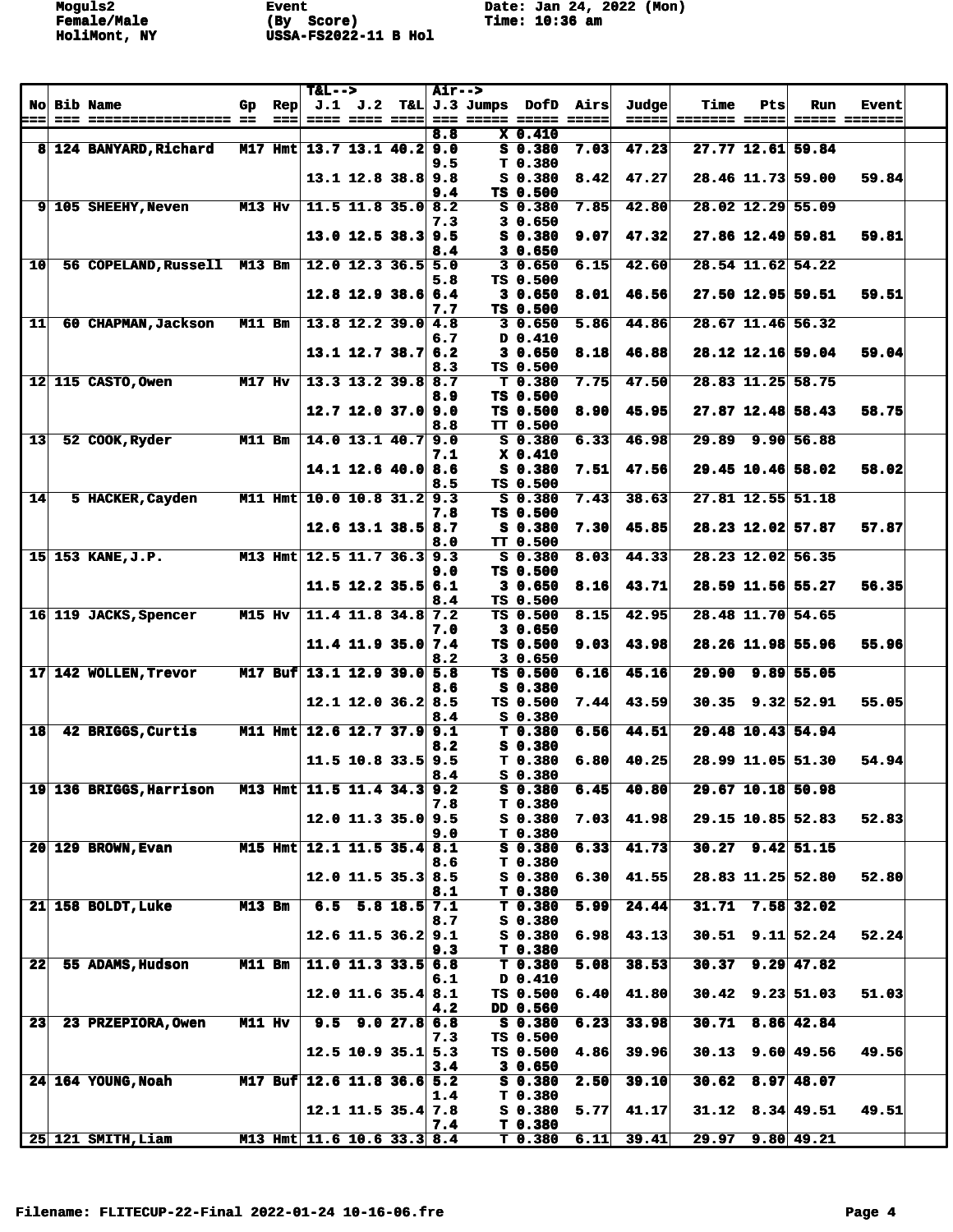|                 |                                                 |               |           | $T&L-->$ |                          |                           | <b>Air--&gt;</b>            |                    |                      |                                                    |                      |                    |                      |                         |               |  |
|-----------------|-------------------------------------------------|---------------|-----------|----------|--------------------------|---------------------------|-----------------------------|--------------------|----------------------|----------------------------------------------------|----------------------|--------------------|----------------------|-------------------------|---------------|--|
| <b>No</b>       | <b>Bib Name</b>                                 | Gp.           | Rep       |          | J.1 J.2                  |                           |                             | T&L J.3 Jumps DofD |                      | Airs                                               | Judge                | Time               | Pts                  | Run                     | <b>Event</b>  |  |
| ===             | === ================== ==                       |               | $==$      |          | ==== ==== ====           |                           |                             | === ===== =====    |                      | $\qquad \qquad \equiv \equiv \equiv \equiv \equiv$ | =====                | ======= =====      |                      |                         | ===== ======= |  |
|                 |                                                 |               |           |          |                          |                           | 7.7                         |                    | $S$ 0.380            |                                                    |                      |                    |                      |                         |               |  |
|                 |                                                 |               |           | 8.5      |                          | $8.2$ 25.0 8.3            |                             |                    | T <sub>0.380</sub>   | 5.75                                               | 30.80                |                    |                      | 29.01 11.02 41.82       | 49.21         |  |
|                 |                                                 |               |           |          |                          |                           | 5.2                         |                    | TS 0.500             |                                                    |                      |                    |                      |                         |               |  |
|                 | 26 151 KILPELA, Devin                           | $M13$ Pa      |           |          | $12.2$ 11.0 34.8 6.7     |                           | 7.7                         |                    | $S$ 0.380<br>T 0.380 | 5.46                                               | 40.26                | 32.39              |                      | $6.72$ 46.98            |               |  |
|                 |                                                 |               |           |          | $12.0$ 11.6 35.4 8.3     |                           |                             |                    | $S$ 0.380            | 5.35                                               | 40.75                | 31.57              |                      | $7.76$ 48.51            | 48.51         |  |
|                 |                                                 |               |           |          |                          |                           | 5.8                         |                    | T 0.380              |                                                    |                      |                    |                      |                         |               |  |
| 27              | 49 HAMISTER, Michael M11 Hmt 11.9 11.1 34.5 8.5 |               |           |          |                          |                           |                             |                    | $S$ 0.380            | 6.30                                               | 40.80                | 32.59              |                      | $6.46$ 47.26            |               |  |
|                 |                                                 |               |           |          |                          |                           | 8.1                         |                    | T <sub>0.380</sub>   |                                                    |                      |                    |                      |                         |               |  |
|                 |                                                 |               |           | 6.0      |                          | $6.6$ 18.9 7.2            |                             |                    | $S$ 0.380            | 6.53                                               | 25.43                | 35.20              |                      | $3.14$ 28.57            | 47.26         |  |
|                 |                                                 |               |           |          |                          |                           | 7.6                         |                    | TS 0.500             |                                                    |                      |                    |                      |                         |               |  |
|                 | 28 111 BOYCE, William                           | $M15$ Hmt     |           | 0.9      | 0.6                      |                           | $2.3$ 7.3                   |                    | T 0.380              | 2.92                                               | 5.17                 | 51.37              |                      | 5.17                    |               |  |
|                 |                                                 |               |           |          |                          |                           | $\cdot$ 3                   |                    | TT 0.500             |                                                    |                      |                    |                      |                         |               |  |
|                 |                                                 |               |           |          | $11.3$ 11.1 33.6 9.1     |                           |                             |                    | T <sub>0.380</sub>   | 6.41                                               | 40.01                | 32.60              |                      | $6.45 \, 46.46$         | 46.46         |  |
|                 |                                                 |               |           |          |                          |                           | 7.8                         |                    | S 0.380              |                                                    |                      |                    |                      |                         |               |  |
|                 | 29 159 MAGNER, Beau                             |               | $M15$ Hmt | 7.9      |                          | 6.721.98.0                | 9.0                         |                    | S 0.380<br>T 0.380   | 6.46                                               | 28.36                | 31.19              |                      | $8.25 \mid 36.61$       |               |  |
|                 |                                                 |               |           |          | $11.8$ 10.6 33.6 9.0     |                           |                             |                    | $S$ 0.380            | 7.82                                               | 41.42                | 33.87              |                      | $4.83$ 46.25            | 46.25         |  |
|                 |                                                 |               |           |          |                          |                           | 8.8                         |                    | TS 0.500             |                                                    |                      |                    |                      |                         |               |  |
| 30              | 45 LAMBROS, Charles                             | M11 Hv        |           |          | $11.6$ 10.7 33.4 1.4     |                           |                             |                    | N 0.360              | 2.85                                               | 36.30                | 34.58              |                      | $3.93$ 40.23            |               |  |
|                 |                                                 |               |           |          |                          |                           | 6.2                         |                    | S 0.380              |                                                    |                      |                    |                      |                         |               |  |
|                 |                                                 |               |           |          | $11.2$ 10.8 33.0 7.0     |                           |                             |                    | N 0.360              | 5.67                                               | 38.67                | 32.61              |                      | 6.44 45.11              | 45.11         |  |
|                 |                                                 |               |           |          |                          |                           | 8.3                         |                    | S 0.380              |                                                    |                      |                    |                      |                         |               |  |
|                 | 31 101 BROWN, Maxwell                           |               | $M13$ Hmt |          | $7.0 \t6.2 \t19.8 \t7.4$ |                           |                             |                    | N 0.360              | 6.08                                               | 25.88                | 43.78              |                      | 25.88                   |               |  |
|                 |                                                 |               |           |          |                          |                           | 9.0                         |                    | $S_0$ 0.380          |                                                    |                      |                    |                      |                         |               |  |
|                 |                                                 |               |           |          | $12.3$ 11.5 35.7 7.1     |                           | .0                          |                    | $S$ 0.380            | 2.69                                               | 38.39                |                    | $32.54$ 6.53 44.92   |                         | 44.92         |  |
| 32 <sub>1</sub> | 25 REID, Aidric                                 | M11 Bm        |           | 8.4      |                          | 9.426.78.6                |                             |                    | T <sub>0.380</sub>   | 6.60                                               | 33.30                |                    |                      | 29.47 10.44 43.74       |               |  |
|                 |                                                 |               |           |          |                          |                           | 8.8                         |                    | S 0.380              |                                                    |                      |                    |                      |                         |               |  |
|                 |                                                 |               |           | 8.5      |                          | 9.927.67.3                |                             |                    | T 0.380              | 5.43                                               | 33.03                |                    | 28.34 11.88 44.91    |                         | 44.91         |  |
|                 |                                                 |               |           |          |                          |                           | 7.0                         |                    | S 0.380              |                                                    |                      |                    |                      |                         |               |  |
|                 | 33 175 JACKS, Eli                               | $M13$ Hv      |           | 10.3     |                          | 9.129.13.8                |                             |                    | T 0.380              | 5.09                                               | 34.19                | 30.93              |                      | $8.58$ 42.77            |               |  |
|                 |                                                 |               |           |          |                          |                           | 7.3                         |                    | TS 0.500             |                                                    |                      |                    |                      |                         |               |  |
|                 |                                                 |               |           | 8.0      |                          | 8.524.86.1                |                             |                    | T 0.380              | 6.21                                               | 30.96                |                    | $30.65$ 8.93 39.89   |                         | 42.77         |  |
| 34              | 16 LINCOLN, Briggs                              |               | M11 Hmt   | 8.9      |                          | $9.8$ 28.1 7.8            | 7.8                         |                    | TS 0.500             | 5.58                                               | 33.63                | 33.43              |                      | $5.39$ 39.02            |               |  |
|                 |                                                 |               |           |          |                          |                           | 6.4                         |                    | $S_0.380$<br>D 0.410 |                                                    |                      |                    |                      |                         |               |  |
|                 |                                                 |               |           |          | $9.5$ 10.9 30.6 7.3      |                           |                             |                    | $S$ 0.380            | 5.92                                               | 36.52                | 34.45              |                      | 4.09 40.61              | 40.61         |  |
|                 |                                                 |               |           |          |                          |                           | 7.7                         |                    | D 0.410              |                                                    |                      |                    |                      |                         |               |  |
| 35 <sub>1</sub> | 54 PATTON, Connor                               | <b>M09 Bm</b> |           |          | 9.7 10.0 29.5            |                           | $\overline{\phantom{a}}$ .8 |                    | $S_0$ .380           | 1.25                                               | 30.80                | 33.16              |                      | $5.74 \overline{36.54}$ |               |  |
|                 |                                                 |               |           |          |                          |                           | 1.8                         |                    | $G_0.530$            |                                                    |                      |                    |                      |                         |               |  |
|                 |                                                 |               |           |          | $11.0$ 10.5 32.3         |                           | $\ddot{\phantom{0}}$        |                    | D 0.410              | 0.85                                               | 33.10                | 32.38              |                      | $6.73$ 39.83            | 39.83         |  |
|                 |                                                 |               |           |          |                          |                           | 1.4                         |                    | K 0.410              |                                                    |                      |                    |                      |                         |               |  |
|                 | 36 155 DOBBINS, Jack                            | <b>M15 Bm</b> |           |          | $11.6$ 11.2 34.2         |                           | - 4<br>3.8                  |                    | D 0.410<br>S 0.380   | 1.60                                               | 35.80                | 35.16              |                      | $3.19$ 38.99            |               |  |
|                 |                                                 |               |           |          | $10.4$ 9.8 30.3 1.0      |                           |                             |                    | N 0.360              | 2.33                                               | 32.63                | 35.30              |                      | $3.01$ 35.64            | 38.99         |  |
|                 |                                                 |               |           |          |                          |                           | 5.2                         |                    | S 0.380              |                                                    |                      |                    |                      |                         |               |  |
| 37 <sub>l</sub> | 39 HADALA, William                              |               | M11 Hmt   | 8.0      |                          | $8.3$ 24.5 7.3            |                             |                    | $S$ 0.380            | 4.97                                               | 29.42                | 30.56              |                      | $9.05$ 38.47            |               |  |
|                 |                                                 |               |           |          |                          |                           | 5.8                         |                    | T 0.380              |                                                    |                      |                    |                      |                         |               |  |
|                 |                                                 |               |           | 5.7      |                          | $5.8$ 17.3 7.8            |                             |                    | $S$ 0.380            | 3.14                                               | 20.39                | 33.03              |                      | 5.90 26.29              | 38.47         |  |
|                 |                                                 |               |           |          |                          |                           | .5                          |                    | N 0.360              |                                                    |                      |                    |                      |                         |               |  |
|                 | 38 114 SIEGLER, Sonny                           |               | $M13$ Hmt | 5.5      |                          | $4.5$ 15.0 7.7            |                             |                    | $S$ 0.380            | 5.31                                               | 20.31                | 40.42              |                      | 20.31                   |               |  |
|                 |                                                 |               |           | 9.9      |                          | 9.028.37.2                | 6.3                         |                    | T 0.380<br>T 0.380   | 5.58                                               | 33.93                |                    | $34.56$ $3.95$ 37.88 |                         | 37.88         |  |
|                 |                                                 |               |           |          |                          |                           | 7.5                         |                    | $S$ 0.380            |                                                    |                      |                    |                      |                         |               |  |
| 39              | 10 OLSEN, Ethan                                 |               | $M09$ Hmt |          | 9.0 10.2 28.8            |                           | . 6                         |                    | N 0.360              | 0.21                                               | 29.01                | 32.40              |                      | $6.70$ 35.71            |               |  |
|                 |                                                 |               |           |          |                          |                           | . 0                         |                    |                      |                                                    |                      |                    |                      |                         |               |  |
|                 |                                                 |               |           |          | $8.4$ 7.7 24.2           |                           | .8                          |                    | N 0.360              | 0.28                                               | 24.43                |                    |                      | $34.53$ $3.99$ 28.42    | 35.71         |  |
|                 |                                                 |               |           |          |                          |                           | $\cdot$ 0                   |                    |                      |                                                    |                      |                    |                      |                         |               |  |
| 40 <sub>1</sub> | 27 LARABA, Liam                                 | M11 Hv        |           | 7.9      |                          | 7.723.4                   | .8                          |                    | N 0.360<br>S 0.380   | 2.86                                               | 26.26                | 38.30              |                      | 26.26                   |               |  |
|                 |                                                 |               |           | 7.5      |                          | $7.1$ 21.9 7.2            | 6.8                         |                    | N 0.360              | 5.70                                               | 27.60                |                    |                      | $31.39$ 7.99 35.59      | 35.59         |  |
|                 |                                                 |               |           |          |                          |                           | 8.2                         |                    | $S$ 0.380            |                                                    |                      |                    |                      |                         |               |  |
|                 | 41 107 FLYNN, Sean                              |               | $M15$ Buf | 9.8      |                          | 9.028.2                   | - 4                         |                    | TS 0.500             | 1.72                                               | 29.92                | 35.40              |                      | 2.88 32.80              |               |  |
|                 |                                                 |               |           |          |                          |                           | 4.0                         |                    | $S$ 0.380            |                                                    |                      |                    |                      |                         |               |  |
|                 |                                                 |               |           | 0.1      |                          | $0.1 \quad 0.3 \vert 1.2$ |                             |                    | T 0.380              | 0.45                                               | 0.75                 | (none)             |                      | 0.75                    | 32.80         |  |
|                 |                                                 |               |           |          |                          |                           | $\cdot$ 0                   |                    |                      |                                                    |                      |                    |                      |                         |               |  |
|                 | 42 149 EVANS, Lachlan                           |               | $M13$ Hmt | 8.5      |                          | 7.423.9                   | $\overline{\phantom{a}}$ .8 |                    | $S$ 0.380            | 1.06                                               | 24.91                |                    |                      | $37.64$ 0.03 24.94      |               |  |
|                 |                                                 |               |           |          |                          |                           | 2.0                         |                    | T 0.380              |                                                    | $S$ 0.380 5.38 30.88 |                    |                      |                         | 32.72         |  |
|                 |                                                 |               |           |          | $8.3$ $8.7$ $25.5$ $7.7$ |                           |                             |                    |                      |                                                    |                      | $36.22$ 1.84 32.72 |                      |                         |               |  |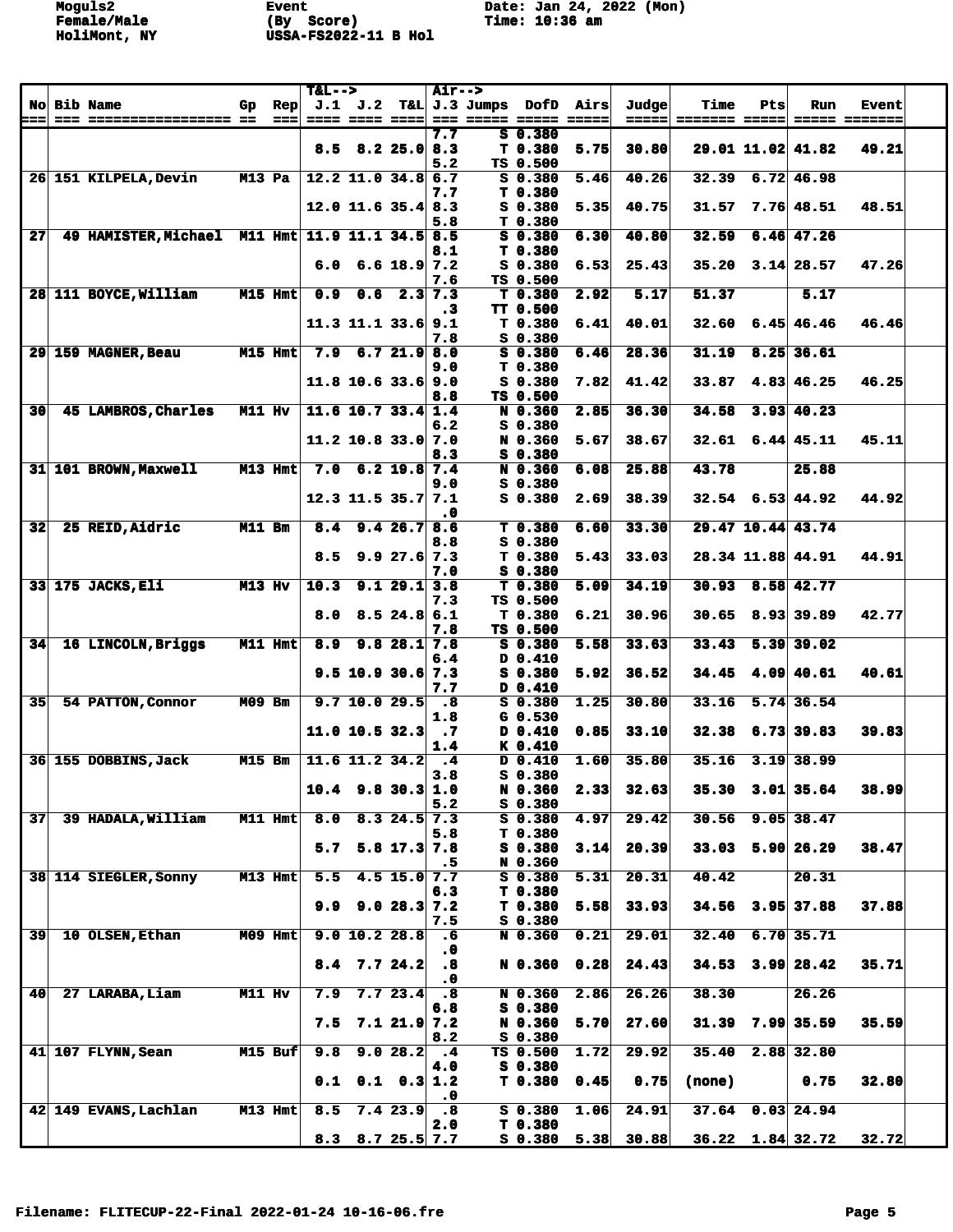|           |                              |          |                | $T&L-->$       |             |                   | Air-->               |                     |                        |               |       |                 |     |                    |               |  |
|-----------|------------------------------|----------|----------------|----------------|-------------|-------------------|----------------------|---------------------|------------------------|---------------|-------|-----------------|-----|--------------------|---------------|--|
| <b>No</b> | <b>Bib Name</b>              | Gp       | $\mathbf{Rep}$ |                | $J.1$ $J.2$ |                   |                      | T&L  J.3 Jumps DOfD |                        | Airs          | Judge | Time            | Pts | Run                | <b>Event</b>  |  |
| :==       |                              |          | $==$           | ==== ==== ==== |             |                   |                      |                     |                        | $= = = = = =$ | ===== | ======= =====   |     |                    | ===== ======= |  |
| 43        | 59 ADAMS, Theodore           | M09 Bm   |                | 7.5            |             | $7.3$ 22.2        | 6.0<br>.9            |                     | D 0.410<br>N 0.360     | 0.35          | 22.55 | 34.49           |     | 4.04 26.59         |               |  |
|           |                              |          |                |                |             |                   | $\cdot$ 1            |                     | $S_0.380$              |               |       |                 |     |                    |               |  |
|           |                              |          |                | 9.5            |             | 9.228.0           | $\cdot$ 6            |                     | D 0.410                | 0.84          | 28.89 | 35.32           |     | 2.98 31.87         | 31.87         |  |
|           |                              |          |                |                |             |                   | 1.6                  |                     | $S$ 0.380              |               |       |                 |     |                    |               |  |
|           | 44 140 GALE, Lincoln         |          | M13 Hmt        | 8.5            |             | $7.4$ 23.9 5.8    |                      |                     | $S$ 0.380              | 5.16          | 29.01 | 36.03           |     | $2.08$ 31.09       |               |  |
|           |                              |          |                |                |             |                   | 7.8                  |                     | T <sub>0.380</sub>     |               |       |                 |     |                    |               |  |
|           |                              |          |                |                |             | $2.1$ 0.2 3.5 7.1 |                      |                     | $S$ 0.380              | 6.22          |       | $9.67$ 1:03.17  |     | 9.67               | 31.09         |  |
| 45        | 33 BROWN, Cameron            |          | $M11$ Buf      | 9.0            |             | 8.926.84.6        | 9.3                  |                     | T 0.380<br>$S$ 0.380   | 3.87          | 30.72 | 39.07           |     | 30.72              |               |  |
|           |                              |          |                |                |             |                   | 5.2                  |                     | D 0.410                |               |       |                 |     |                    |               |  |
|           |                              |          |                | 9.0            |             | 7.124.26.4        |                      |                     | S 0.380                | 2.75          | 26.90 | 38.76           |     | 26.90              | 30.72         |  |
|           |                              |          |                |                |             |                   | .8                   |                     | D 0.410                |               |       |                 |     |                    |               |  |
| 46        | 15 KANE, Bobby               |          | M11 Hmt        | 0.1            | 0.1         | 0.3               | $\overline{\cdot}$ 8 |                     | $S$ 0.380              | 0.62          | 0.92  | 47.30           |     | 0.92               |               |  |
|           |                              |          |                |                |             |                   | . 8                  |                     | D 0.410                |               |       |                 |     |                    |               |  |
|           |                              |          |                | 7.5            |             | $6.9$ 21.6 8.2    |                      |                     | N 0.360                | 5.53          | 27.13 |                 |     | $35.41$ 2.87 30.00 | 30.00         |  |
|           | 47 117 YOUMANS, Edward       |          | $M13$ Hmt      | 7.7            |             | 6.721.62.8        | 6.8                  |                     | S 0.380<br>$S$ 0.380   | 1.82          | 23.42 | 37.26           |     | $0.51$ 23.93       |               |  |
|           |                              |          |                |                |             |                   | 2.0                  |                     | T <sub>0.380</sub>     |               |       |                 |     |                    |               |  |
|           |                              |          |                | 8.6            |             | $7.2$ 23.7 7.0    |                      |                     | S 0.380                | 5.44          | 29.14 | 38.12           |     | 29.14              | 29.14         |  |
|           |                              |          |                |                |             |                   | 6.8                  |                     | D 0.410                |               |       |                 |     |                    |               |  |
| 48        | 12 RESPET, Gunnar            | $M09$ Pa |                | 10.1           |             | 8.628.01.8        |                      |                     | S 0.380                | 0.68          | 28.73 | 38.60           |     | 28.73              |               |  |
|           |                              |          |                |                |             |                   | . 0                  |                     |                        |               |       |                 |     |                    | 28.73         |  |
|           |                              |          |                | 8.5            |             | 7.724.311.0       | 1.0                  |                     | $S_0$ 0.380<br>T 0.380 | 0.76          | 25.06 | 35.66           |     | $2.55$ 27.61       |               |  |
| 49        | 19 VOOS, Kent                |          | M11 Hmt        | 5.2            |             | $6.3$ 17.3 4.4    |                      |                     | N 0.360                | 2.45          | 19.70 | 31.94           |     | $7.29$ 26.99       |               |  |
|           |                              |          |                |                |             |                   | 2.3                  |                     | S 0.380                |               |       |                 |     |                    |               |  |
|           |                              |          |                | 1.9            |             | $1.7$ 5.4 6.5     |                      |                     | N 0.360                | 5.45          | 10.85 | 37.07           |     | $0.75$ 11.60       | 26.99         |  |
|           |                              |          |                |                |             |                   | 8.2                  |                     | T 0.380                |               |       |                 |     |                    |               |  |
| 50        | 70 GALE, Charlie             |          | M11 Hmt        | 4.9            |             | $4.4$ 14.0 1.7    |                      |                     | N 0.360                | 2.16          | 16.11 | 43.91           |     | 16.11              |               |  |
|           |                              |          |                | 6.5            |             | 7.020.37.6        | 4.1                  |                     | S 0.380<br>N 0.360     | 5.50          | 25.75 | 40.63           |     | 25.75              | 25.75         |  |
|           |                              |          |                |                |             |                   | 7.3                  |                     | $S$ 0.380              |               |       |                 |     |                    |               |  |
| 51        | 4 KANE, Patrick              |          | $M09$ Hmt      | 8.8            |             | 7.925.1           |                      |                     |                        |               | 25.05 | 43.73           |     | 25.05              |               |  |
|           |                              |          |                |                |             |                   |                      |                     |                        |               |       |                 |     |                    |               |  |
|           |                              |          |                | 1.0            |             | $0.8$ 2.7         |                      |                     |                        |               | 2.70  | 49.61           |     | 2.70               | 25.05         |  |
|           |                              |          |                |                |             | $5.1$ 17.4 3.4    |                      |                     |                        |               |       |                 |     | 4.17 24.76         |               |  |
| 52        | 28 CHAPMAN, Mason            | M09 Bm   |                | 6.5            |             |                   | 5.3                  |                     | $S$ 0.380<br>N 0.360   | 3.19          | 20.59 | 34.39           |     |                    |               |  |
|           |                              |          |                | 6.0            |             | $6.3$ 18.5 1.2    |                      |                     | N 0.360                | 0.73          | 19.18 |                 |     | $36.24$ 1.81 20.99 | 24.76         |  |
|           |                              |          |                |                |             |                   | .8                   |                     | S 0.380                |               |       |                 |     |                    |               |  |
| 53        | 38 HOFFMANN, Elijah          | $M11$ Pa |                | 8.5            |             | 7.624.2           | $\cdot$ 1            |                     | N 0.360                | 0.52          | 24.67 | 41.10           |     | 24.67              |               |  |
|           |                              |          |                |                |             |                   | 1.3                  |                     | $S_0.380$              |               |       |                 |     |                    |               |  |
|           |                              |          |                | 6.5            |             | $5.0$ 17.3 2.0    | 2.4                  |                     | S 0.380                | 1.67          | 18.92 |                 |     | $35.65$ 2.56 21.48 | 24.67         |  |
| 541       | 47 PARMENTER, Everett M11 Hv |          |                | 2.5            |             | $2.7$ $7.8$ 3.2   |                      |                     | T 0.380<br>N 0.360     | 2.06          | 9.86  | 34.33           |     | $4.25$ 14.11       |               |  |
|           |                              |          |                |                |             |                   | 2.4                  |                     | $S$ 0.380              |               |       |                 |     |                    |               |  |
|           |                              |          |                | 3.8            |             | $4.7$ 12.8 5.6    |                      |                     | $S$ 0.380              | 3.12          | 15.87 |                 |     | $31.57$ 7.76 23.63 | 23.63         |  |
|           |                              |          |                |                |             |                   | 2.0                  |                     | TS 0.500               |               |       |                 |     |                    |               |  |
| 55        | 18 DELUKE, Anthony           |          | M11 Hmt        | 7.0            |             | 6.720.55.8        | 1.2                  |                     | $S$ 0.380<br>T 0.380   | 2.65          | 23.20 | 38.02           |     | 23.20              |               |  |
|           |                              |          |                |                |             | dns               |                      |                     |                        | dns           |       | (none)          |     | dns                | 23.20         |  |
|           |                              |          |                |                |             |                   |                      |                     |                        |               |       |                 |     |                    |               |  |
| 56        | 14 WILSON, Hughes            |          | M11 Hmt        | 6.1            |             | $5.1 \; 16.8$     | .6                   |                     | $S_0.380$              | 0.22          | 17.02 | 48.45           |     | 17.02              |               |  |
|           |                              |          |                |                |             |                   | . 0                  |                     |                        |               |       |                 |     |                    |               |  |
|           |                              |          |                | 7.5            |             | 6.420.9           | $\cdot$ 2            |                     | N 0.360                | 1.70          | 22.55 | 45.56           |     | 22.55              | 22.55         |  |
| 57        | 2 SHANAHAN, Mac              |          | $M09$ Hmt      | 6.3            |             | $4.9$ 16.8        | 4.3<br>- 5           |                     | $S$ 0.380<br>N 0.360   | 0.18          | 16.98 | 50.51           |     | 16.98              |               |  |
|           |                              |          |                |                |             |                   | .0                   |                     |                        |               |       |                 |     |                    |               |  |
|           |                              |          |                | 7.6            |             | 6.621.31.0        |                      |                     | N 0.360                | 0.85          | 22.15 | 52.48           |     | 22.15              | 22.15         |  |
|           |                              |          |                |                |             |                   | 1.3                  |                     | S 0.380                |               |       |                 |     |                    |               |  |
| 58        | 11 FELTNER, Padraig          |          | $M09$ Hmt      | 7.1            |             | 6.320.1           | $\mathbf{.8}$        |                     | $S_0.380$              | 0.55          | 20.65 | 36.80           |     | $1.10$ 21.75       |               |  |
|           |                              |          |                |                |             |                   | $\cdot$ 7            |                     | N 0.360                |               |       |                 |     |                    |               |  |
|           |                              |          |                | 3.0            |             | $1.9$ $7.4$ $1.4$ | 1.3                  |                     | $S_0.380$<br>N 0.360   | 0.99          | 8.34  | 40.86           |     | 8.34               | 21.75         |  |
|           | 59 150 LYONS, James          |          | $M13$ Hmt      | 4.3            |             | $3.4$ 11.5 4.6    |                      |                     | $S$ 0.380              | 4.18          | 15.73 | 37.49           |     | $0.22$ 15.95       |               |  |
|           |                              |          |                |                |             |                   | 6.8                  |                     | N 0.360                |               |       |                 |     |                    |               |  |
|           |                              |          |                | 3.0            |             | $3.2$ $9.3$ $4.0$ |                      |                     | $S$ 0.380              | 4.65          |       | $13.95$ 1:01.76 |     | 13.95              | 15.95         |  |
|           |                              |          |                |                |             |                   | 8.7                  |                     | N 0.360                |               |       |                 |     |                    |               |  |
| <b>60</b> | 34 O'LEARY, Cian             |          | M11 Buf        | 4.9            |             | $3.8$ 13.0        | - 5                  |                     | T <sub>0.380</sub>     | 0.22          | 13.27 | 48.17           |     | 13.27              |               |  |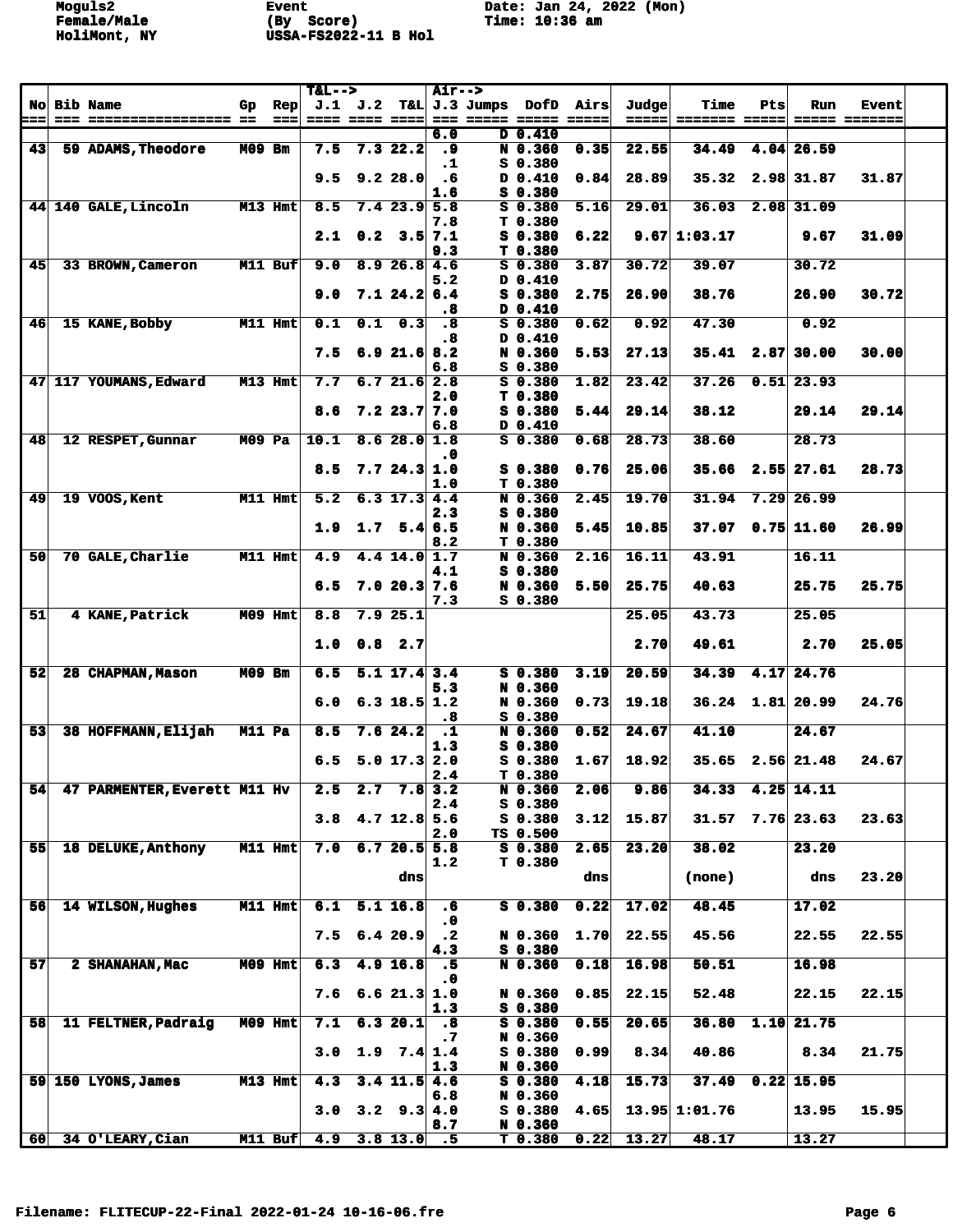**Moguls2 Event Example 1 Example 1 Date: Jan 24, 2022 (Mon)** 

|     |                      |               |     | $T&L-->$ |                           |            | $Air--$   |               |           |                  |       |                |     |       |              |  |
|-----|----------------------|---------------|-----|----------|---------------------------|------------|-----------|---------------|-----------|------------------|-------|----------------|-----|-------|--------------|--|
|     | <b>No Bib Name</b>   | Gp.           | Rep | J.1      | J.2                       |            |           | T&L J.3 Jumps |           | <b>DofD Airs</b> | Judge | Time           | Pts | Run   | <b>Event</b> |  |
| ⊨== |                      |               |     |          |                           |            |           |               |           |                  | ====: |                |     |       |              |  |
|     |                      |               |     |          |                           |            | $\cdot$ 1 |               | $S_0.380$ |                  |       |                |     |       |              |  |
|     |                      |               |     | 5.0      |                           | $3.7$ 13.0 | .5        |               | T 0.380   | 0.38             | 13.43 | 43.22          |     | 13.43 | 13.43        |  |
|     |                      |               |     |          |                           |            | . 5       |               | S 0.380   |                  |       |                |     |       |              |  |
| 61  | 37 AUGELLO, Benjamin | <b>M09 Hv</b> |     | 2.6      |                           | $2.5$ 7.6  |           |               |           |                  |       | $7.65$ 1:01.66 |     | 7.65  |              |  |
|     |                      |               |     |          |                           |            |           |               |           |                  |       |                |     |       |              |  |
|     |                      |               |     |          | $0.2 \quad 0.1 \quad 0.5$ |            |           |               |           |                  | 0.45  | (none)         |     | 0.45  | 7.65         |  |
|     |                      |               |     |          |                           |            |           |               |           |                  |       |                |     |       |              |  |
| 62  | 1 HACKER, Cooper     | M09 Hmt       |     |          | $0.1$ $0.1$ $0.3$         |            |           |               |           |                  | 0.30  | (none)         |     | 0.30  |              |  |
|     |                      |               |     |          |                           |            |           |               |           |                  |       |                |     |       |              |  |
|     |                      |               |     |          | $0.1 \t 0.1 \t 0.3$       |            |           |               |           |                  | 0.30  | 51.90          |     | 0.30  | 0.30         |  |
|     |                      |               |     |          |                           |            |           |               |           |                  |       |                |     |       |              |  |
|     |                      |               |     |          |                           |            |           |               |           |                  |       |                |     |       |              |  |

**Male = 25.11, Female = 26.10**

**Winfree 2022.00, B Rules, Rand=136 @ 8:15a(22-1-23), M2**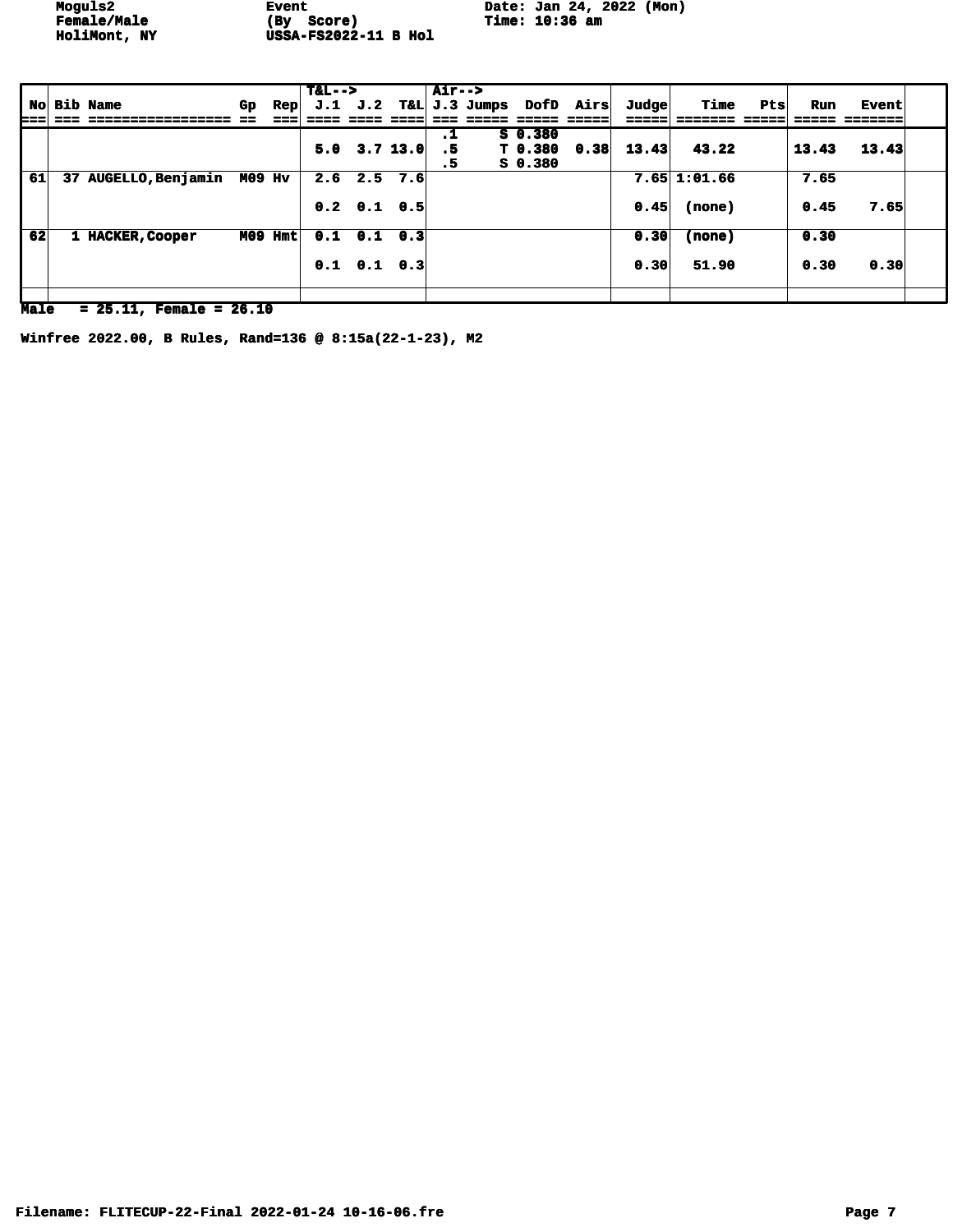**------------------------------------------------------------------------------**

**Female/Male (By Group Score) Time: 10:36 am HoliMont, NY USSA-FS2022-11 B Hol ------------------------------------------------------------------------------**

**Moguls2 Finals Date: Jan 24, 2022 (Mon)**

|                         | No Bib# Name |                                               | Gp | Representing             | <b>Score</b>       |
|-------------------------|--------------|-----------------------------------------------|----|--------------------------|--------------------|
| s = = 1                 |              |                                               | -- | ============             | ================== |
|                         |              |                                               |    |                          |                    |
| 1                       |              | 29 CALLAHAN, Stella                           |    | F07 Bm Bristol           | 25.24              |
| $\overline{\mathbf{2}}$ |              | 8 HAMISTER, Sylvia                            |    | F07 Hmt Holimont         | 16.59              |
| $\overline{\mathbf{3}}$ |              | 6 VOOS, Klara                                 |    | F07 Hmt Holimont         | 0.30               |
|                         |              |                                               |    |                          |                    |
| 1                       |              | <b>24 VANALLEN, Leah</b>                      |    | F09 Bm Bristol           | 40.17              |
| $\mathbf 2$             |              | 9 GILLESPIE, Orla                             |    | F09 Hmt Holimont         | 21.16              |
| $\overline{\mathbf{3}}$ |              | 3 KANE, Riley                                 |    | F09 Hmt Holimont         | 18.45              |
| $\overline{\mathbf{4}}$ |              | 48 PARMENTER, Johanna                         |    | F09 Hv Holiday V         | 18.41              |
| $\overline{\mathbf{5}}$ |              | 7 MONCZYNSKI, Payton                          |    | F09 Hmt Holimont         | 16.05              |
|                         |              |                                               |    |                          |                    |
| 1                       |              | 58 VANALLEN, Lauren                           |    | F11 Bm Bristol           | 57.39              |
| $\overline{\mathbf{2}}$ |              | 41 BOLDT, Clara                               |    | F11 Bm Bristol           | 39.88              |
| $\mathbf{3}$            |              | 30 CHESS, Piper                               |    | F11 Hv Holiday $V$ 37.07 |                    |
| $\overline{4}$          |              | 32 NEIL, Samantha                             |    | F11 Hv Holiday $V$ 33.25 |                    |
| $\overline{\mathbf{5}}$ |              | 35 JACKS, Grace                               |    | F11 Hv Holiday $V$ 25.90 |                    |
| $6\overline{6}$         |              | 62 LARABA, Lilyana                            |    | F11 Hv Holiday V $23.35$ |                    |
| 7                       |              | 17 BEEMAN, Stella                             |    | F11 Hmt Holimont         | 8.79               |
|                         |              |                                               |    |                          |                    |
| 1                       |              | 133 MURRAY, Eliza                             |    | F13 Hv Holiday V         | 72.23              |
| $\mathbf{2}$            |              | 57 REID, Ava                                  |    | F13 Bm Bristol           | 71.00              |
| $\overline{\mathbf{3}}$ |              | 112 HACKER, Kylee                             |    | <b>F13 Hmt Holimont</b>  | 64.90              |
| $\blacktriangleleft$    |              | 72 PATTON, Allison                            |    | <b>F13 Bm Bristol</b>    | 61.94              |
| 5 <sup>1</sup>          |              | 73 DOBBINS, Nora                              |    | F13 Bm Bristol           | 61.65              |
| 6 <sup>1</sup>          |              | 126 KEEFE, Elizabeth                          |    | <b>F13 Hmt Holimont</b>  | 53.91              |
| 7                       |              | 132 KAPTEIN, Alexa                            |    | <b>F13 Hmt Holimont</b>  | 47.65              |
| 8                       |              | 146 GILLESPIE, Margo                          |    | F13 Hmt Holimont         | 43.49              |
| 9 <sup>1</sup>          |              | 26 NELSON, Arden                              |    | F13 Hv Holiday V         | 43.11              |
| 10                      |              | 174 SCARPACE, Madison                         |    | F13 Hmt Holimont         | 41.29              |
| $11$                    |              | 125 FITZGERALD, Elizabeth F13 Hmt Holimont    |    |                          | 40.77              |
| 12                      |              | 154 GAMBACORTA, Ella                          |    | F13 Hmt Holimont         | 36.83              |
| 13                      |              | 36 KRUSZYNSKI, Cayda                          |    | F13 Hv Holiday V         | 34.80              |
| 14                      |              | 122 LARUSCH, Ella                             |    | F13 Hv Holiday V         | 31.41              |
| 15                      |              | 123 ROBINSON, Jillian                         |    | F13 Bm Bristol           | 26.40              |
|                         |              |                                               |    |                          |                    |
|                         |              |                                               |    |                          |                    |
| 1                       |              | 162 VICKERS, Abigail                          |    | F15 Hmt Holimont 63.12   |                    |
| $\mathbf{2}$            |              | 157 WOODROW, Caitlin<br>143 EMERLING, Brianna |    | <b>F15 Hmt Holimont</b>  | 59.99              |
| $\overline{\mathbf{3}}$ |              |                                               |    | <b>F15 Hmt Holimont</b>  | 57.29              |
| $\blacktriangleleft$    |              | 167 KAPTEIN, Ava                              |    | F15 Hmt Holimont         | 53.92              |
| $\overline{\mathsf{s}}$ |              | 118 ROSS, Grace                               |    | <b>F15 Bm Bristol</b>    | 52.99              |
| 6                       |              | 106 GILLESPIE, Elinor                         |    | F15 Hmt Holimont         | 39.80              |
| 7                       |              | 161 DOMSTER, Sophia                           |    | <b>F15 Buf Buffalo</b>   | 34.80              |
| 8                       |              | 103 SMITH, Anna                               |    | F15 Hmt Holimont         | 10.96              |
|                         |              |                                               |    |                          |                    |
| 1                       |              | 109 KULA, Mackenzie                           |    | F17 Bm Bristol           | 57.15              |
| $\mathbf{2}$            |              | 102 HANLEY, Anna                              |    | F17 Pa Freestyle         | 49.80              |
|                         |              |                                               |    |                          |                    |
| 1                       |              | 54 PATTON, Connor                             |    | M09 Bm Bristol           | 39.83              |
| $\mathbf 2$             |              | 10 OLSEN, Ethan                               |    | M09 Hmt Holimont         | 35.71              |
| 3                       |              | 59 ADAMS, Theodore                            |    | M09 Bm Bristol           | 31.87              |
| 4                       |              | 12 RESPET, Gunnar                             |    | M09 Pa Freestyle         | 28.73              |
| 5                       |              | 4 KANE, Patrick                               |    | M09 Hmt Holimont         | 25.05              |
| 6                       |              | 28 CHAPMAN, Mason                             |    | M09 Bm Bristol           | 24.76              |
| 7                       |              | 2 SHANAHAN, Mac                               |    | M09 Hmt Holimont         | 22.15              |
| 8                       |              | 11 FELTNER, Padraig                           |    | M09 Hmt Holimont         | 21.75              |
| 9                       |              | 37 AUGELLO, Benjamin                          |    | M09 Hv Holiday V         | 7.65               |